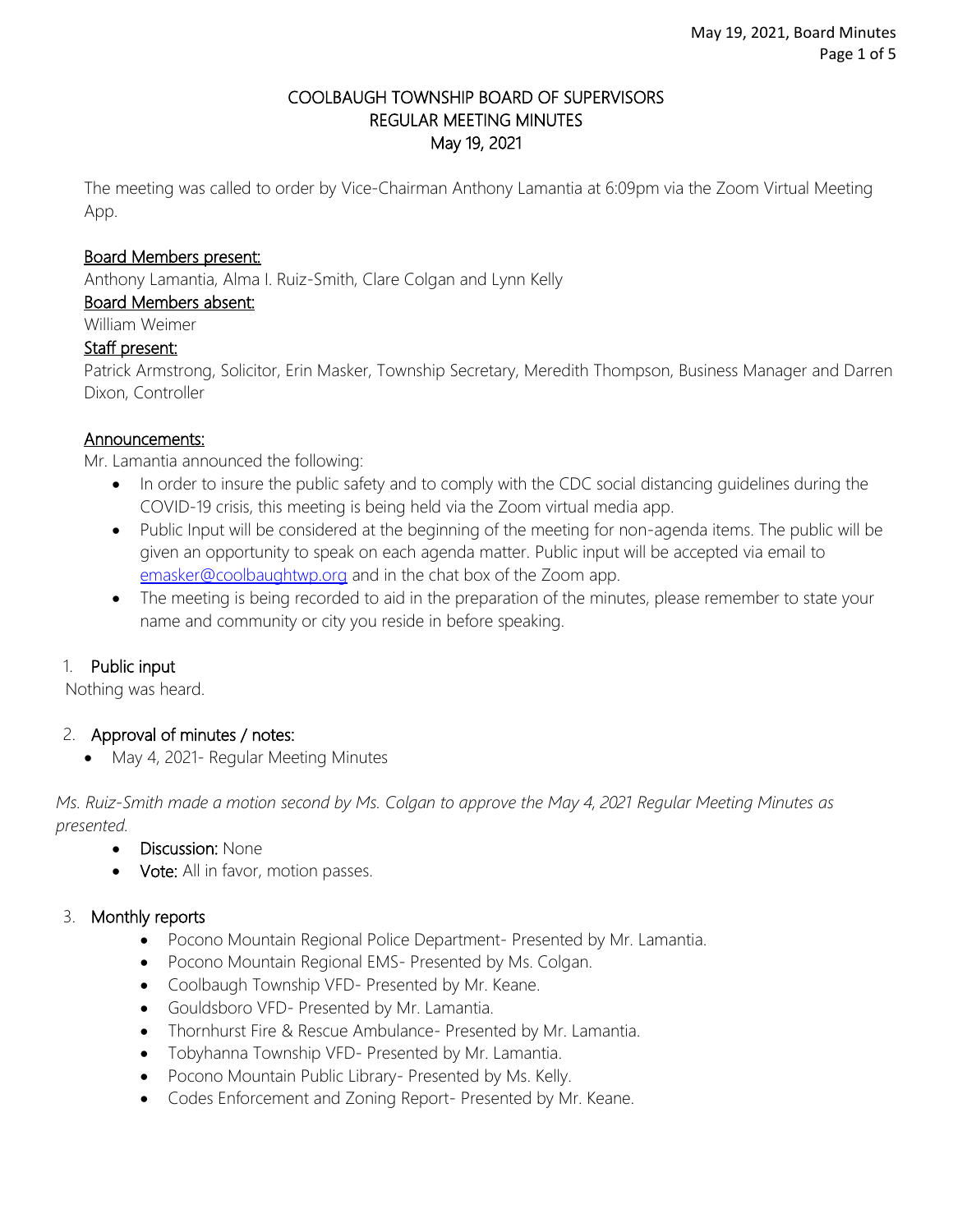## 4. E-911 Readdressing Report

Presented by Mr. Rohan

## 5. Short Term Rental Report

Presented by Mr. Rohan

- Discussion: Ms. Ruiz-Smith asked what the pending status listed on the report means, being advised that there is a payment missing or an issue with the information provided on the application. Ms. Ruiz-Smith stated that she has concerns with an STR property in her community with cars parking on the road; she will provide Mr. Rohan with the address so that he can look into it.
- 6. Coolbaugh Township Volunteer Fire Company Request for Release of Tax Funds in the Amount of \$73,000.00 for the Second Installment on the P25 Radio Replacement Note

*Ms. Ruiz-Smith made a motion second by Ms. Colgan to approve the request from Coolbaugh Township Volunteer Fire Company for the Release of Tax Funds in the Amount of \$73,000.00 for the Second Installment on the P25 Radio Replacement Note.*

- Discussion: None
- Vote: All in favor, motion passes.
- 7. Planning Commission Recommendation of Waiver of the SALDO requirements for the Pocono Mountain Regional EMS Building Expansion (135 Tegawitha Drive)

*Ms. Colgan made a motion second by Ms. Kelly to approve the waiver of the SALDO requirements for the Pocono Mountain Regional EMS Building Expansion at 135 Tegawitha Drive, Tobyhanna, return the \$5,000.00 check that was submitted with the application and PMREMS will be billed for the professional services rendered for the review of the project.*

 Discussion: Ms. Ruiz-Smith requested that the motion be amended to be conditioned on verifying that Township Engineer, Russell Kresge is ok with the request. Ms. Kelly stated that she does not agree to amending the motion, stating that we can request confirmation from Mr. Kresge without it being a condition in the motion. Ms. Colgan stated that she is ok with Ms. Masker contacting Mr. Kresge and will amend her motion, with Ms. Kelly withdrawing her second. Discussion ensued.

*Ms. Colgan made a motion second by Mr. Ruiz-Smith to approve the waiver of the SALDO requirements conditioned on verifying that Mr. Kresge is ok with the request for the Pocono Mountain Regional EMS Building Expansion at 135 Tegawitha Drive, Tobyhanna, return the \$5,000.00 check that was submitted with the application and PMREMS will be billed for the professional services rendered for the review of the project.*

- Discussion: None
- Vote: All in favor, motion passes.

# 8. Planning Commission Recommendation of Conditional Approval for the Minor Subdivision of Steven J., Inc. and Jose G. Tobar, et ux (Route 196 & Green Road)

*Ms. Kelly made a motion second by Mr. Lamantia to grant conditional approval of the Minor Subdivision of Steven J., Inc. and Jose G. Tobar, et ux located at Route 196 & Green Road.*

Discussion: Ms. Ruiz-Smith asked how the existing structure will be affected by this approval being advised by Mr. Keane that it is currently unknown as it is not for commercial use. He stated that the owner has to provide engineer drawings for review by Bureau Veritas. Surveyor Courtright stated that Steven J. owned all the properties and has since sold one of them, kept one and is going to divide the other one which is the minor subdivision before the Board. He stated that in the future there will be two land development plans coming to the Planning Commission and to the Board of Supervisors for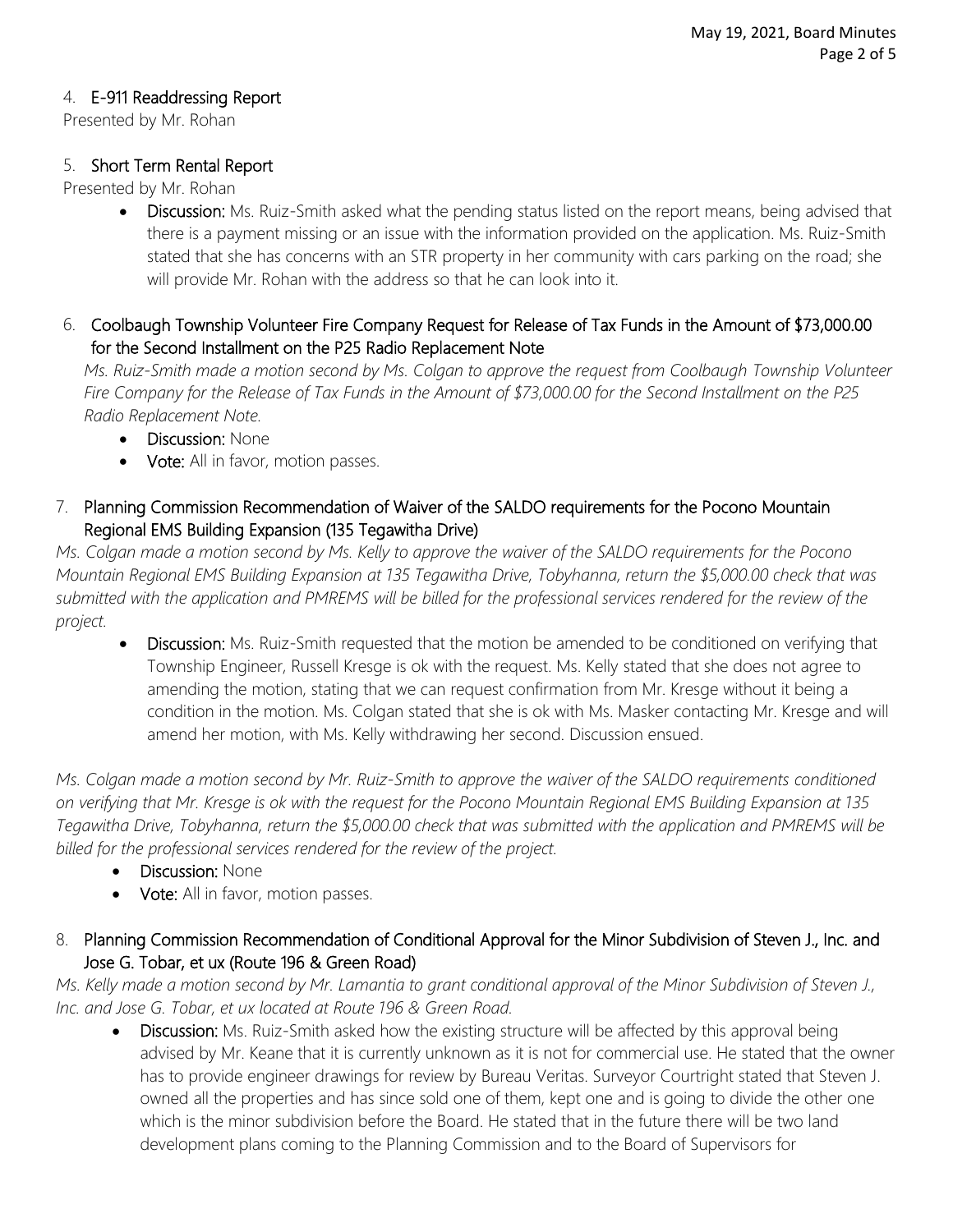consideration. Solicitor Armstrong stated that with this minor subdivision one lot will become conforming and the other will become less non-conforming. Mr. Keane stated that he would like the Board to consider having Solicitor Armstrong review the ordinance and revise it, so that when there is an opportunity, like in this case to make both lots conforming the applicant would be required to.

• Vote: All in favor, motion passes.

# 9. Planning Commission Recommendation of Requested Waivers for the Pocono Mountain Corporate Center Warehouse Land Development Plan (1901 Corporate Center Drive East)

*Ms. Kelly made a motion second by Mr. Lamantia to grant the requested waivers for the Pocono Mountain Corporate Center Warehouse Land Development Plan located at 1901 Corporate Center Drive East as follows:, §355-49.B, O.3, Q, R, R.1, S, T, T.2, U, Z and AA: A waiver of the classification of the access drives as streets, specific street design requirements. (Comment 9-A), §355-54.F.1.B.1: A waiver to permit construction of the reserve parking spaces with the construction of the building. (Comment 9-B), §355-44: A waiver of the requirement to use the Four Step Design Process (Comment 9-D), §344-21.E.2: A waiver of the requirements prohibiting disturbance of the 50' inner buffer to permit the installation of a gas main and sewer main extension partially within the inner buffer, which was clarified by the applicant during the Planning Commission meeting to be intended to also include the elimination of the retaining walls presently proposed on the plan at two locations and to allow the resulting side slopes to encroach into the 50' inner buffer at these locations. (Comment #30-A), §344-21. F.2.b & e: A waiver of the requirements allowing access roads and parking lots to be constructed within the 100' outer buffer, only if they are constructed approximately at grade. (Comment #30-B) and §344-21.F.2: A waiver of the maximum permitted disturbance of 20% of the outer buffer area due to the location of wetlands on the property. (Comment 35).* 

- Discussion: Ms. Ruiz-Smith asked the name of the company being advised by Mr. Leonard of the PMEDC that there is no tenant for this building yet. Solicitor Armstrong confirmed that the only thing before the Board this evening is the waiver request and not the Land Development plan, being advised by Ms. Kelly that the developer needs to be sure that everything is in place before purchasing the property. Mr. Leonard stated that is correct, without securing the waivers they will not be able to move forward with the purchase and land development plan, which is why the waivers are before the Board in advance of the Land Development plan for consideration. Ms. Ruiz-Smith asked Mr. Leonard if this is where his old office was, being advised that it is not, Ms. Kelly stated that this is the property that the Board approved changing the zoning for. Solicitor Armstrong stated that it should be noted that the comment numbers listed correspond with Township Engineer, Russell Kresge's letter dated May 6, 2021.
- Vote: All in favor, motion passes.

# 10. Approval of the Minor Subdivision Plan joining lots 107 & 108, Miles Weaver Subdivision, Property Owner(s) Yauhen Lasitsa

*Ms. Kelly made a motion second by Ms. Colgan to approve the Minor Subdivision Plan joining lots 107 & 108, Miles Weaver Subdivision, Property Owner(s) Yauhen Lasitsa*

- **Discussion: None**
- Vote: All in favor, motion passes.
- 11. Parks and Recreation Recommendation of Pocono Mountain West Little League's Request for Volunteer Field Usage on Saturday, May 22, 2021 from 12:00pm-5:00pm

*Ms. Colgan made a motion second by Ms. Ruiz-Smith to approve the Volunteer Field usage request for Pocono Mountain West Little League on Saturday, May 22, 2021 from 12:00pm-5:00pm with the following conditions: The group*  will not be allowed to sell anything. All sales will be through Tobyhanna Athletic Association concessions, the group *must provide their own bases; the Township does not supply bases, That Tobyhanna Athletic Association is not using the field, CDC guidelines must be followed by all in attendance.*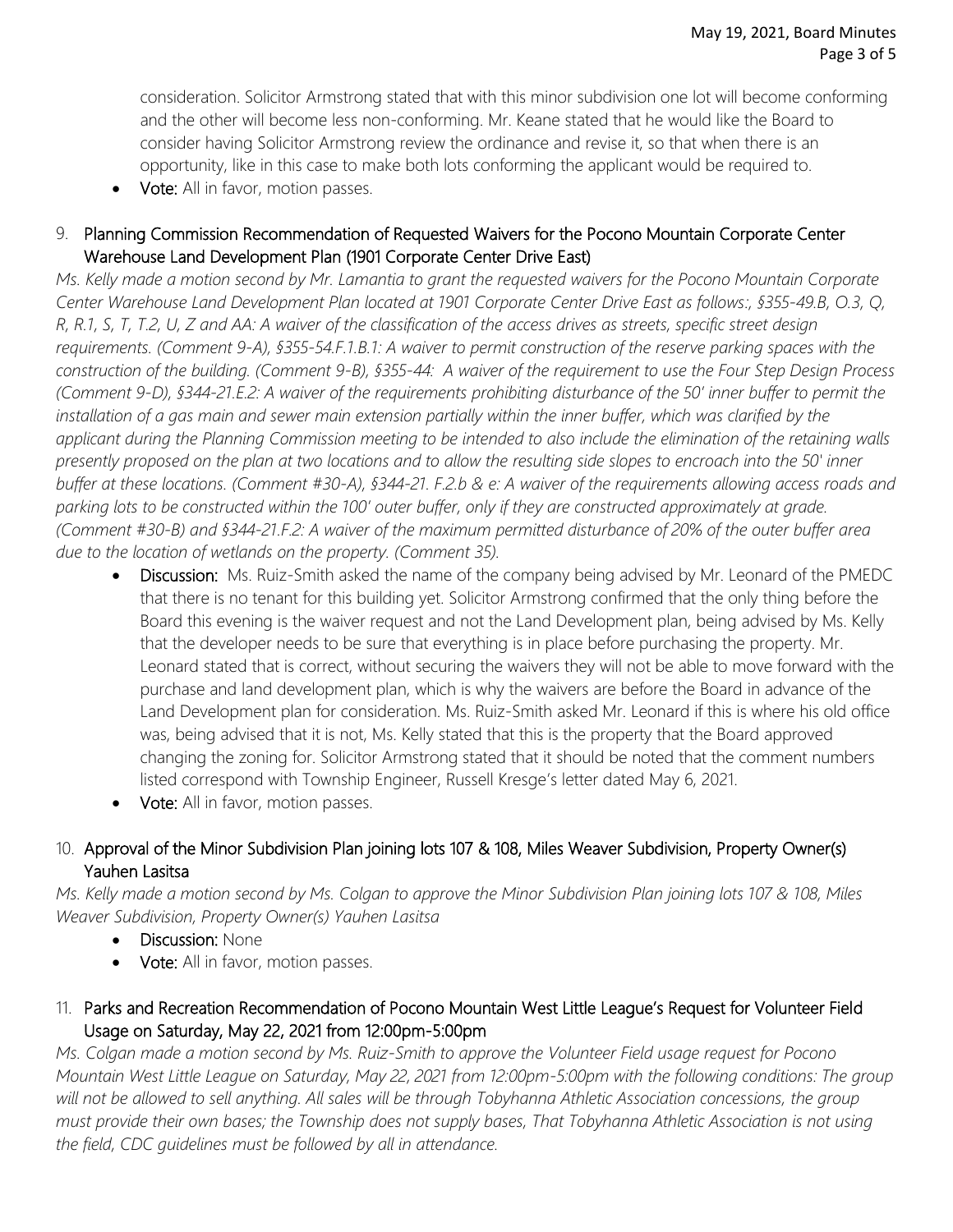- Discussion: None
- **Vote:** All in favor, motion passes.

# 12. Awarding of the 2021-2023 Trash Hauling Bids for Bulk Drop Off Site (Bid #2)

Ms. Masker reviewed the bids received with the Board from JP Mascaro & Sons and CCI Waste and Recycling Service, Inc., with CCI being the low bidder.

*Ms. Ruiz-Smith made a motion second by Mr. Lamantia to award the 2021-2023 Trash Hauling Bids for Bulk Drop Off Site, Bid #2 to CCI Waste and Recycling Service, Inc. as per their bid submitted.*

- Discussion: None
- Vote: All in favor, motion passes.

# 13. Controller Report

Presented by Mr. Dixon.

# 14. Current obligations

| S  | 90,718.70  |
|----|------------|
| Æ  | 2,288.70   |
|    | 11,936.09  |
| \$ | 104,943.49 |
|    |            |

*Ms. Colgan made a motion second by Ms. Ruiz-Smith to authorize paying the current obligations in the amount of \$109,943.49.*

- Discussion: None
- Vote: All in favor, motion passes.

# 15. Solicitor Armstrong Comments/Updates

Solicitor Armstrong stated that he received a call from Alexis at Mount Pocono Borough stating that LPC Pocono should be reaching out to us as there is an identified low volume tenant for their building. He stated that the Board will then need to revisit the discussion on the traffic signal for Industrial Park Drive and Market Way as it relates to the need and the proposed bypass road.

## 16. Other Business

Ms. Thompson reviewed the proposed COVID schedule reopening policy beginning on June 1<sup>st</sup>. The proposal included employee work hours, masking, social distancing requirements and public access to the building. Mr. Lamantia stated that Mr. Weimer is ok with resuming meetings in person, and will let Ms. Thompson know that location. Ms. Ruiz-Smith asked about the mask requirements and was advised that it would be in accordance with the CDC guidelines, and Ms. Thompson will get guidance from Mr. Weimer on mask policy. Solicitor Armstrong stated that the CDC may change the guidelines prior to June 1st.

*Ms. Ruiz-Smith made a motion second by Ms. Colgan to accept the proposed reopening policy for the administration building and DPW, returning to work under normal business hours and opening the office to the public for day to day operations and meetings.* 

Discussion: Ms. Colgan asked if the recycling center will be open for drop offs and will it be self-service with the residents unloading their own items, being advised that it will be. Ms. Thompson stated that DPW will be in machinery when items are unloaded and will not be assisting residents. She stated that we